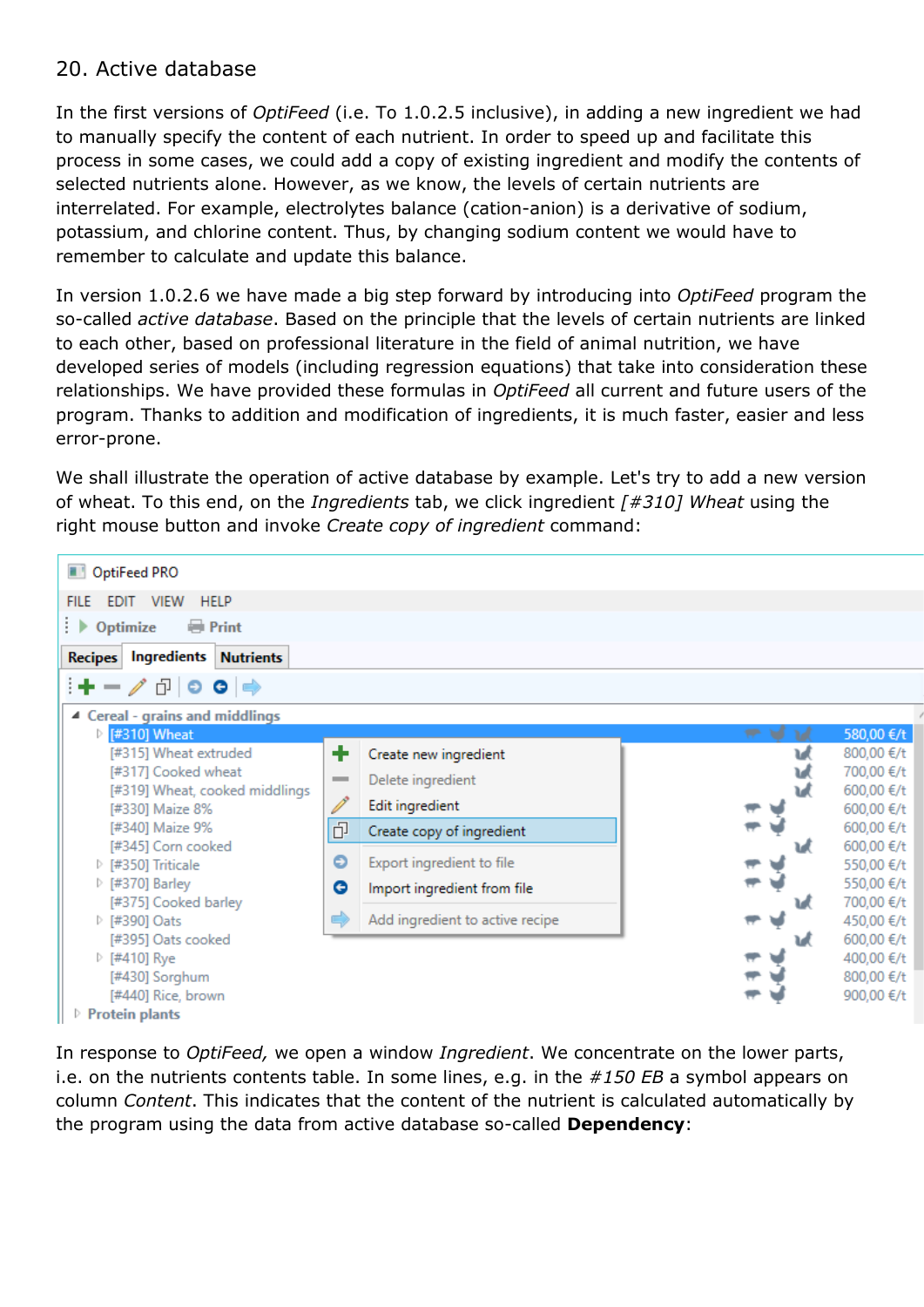| $Code -$ | Nutrient                       |                  | Content                |
|----------|--------------------------------|------------------|------------------------|
| #120     | Sodium                         | $f_{\mathbf{x}}$ | $0,10$ g/kg<br>$\land$ |
| #121     | Sodium native                  |                  | 0,10 g/kg              |
| #122     | Sodium added                   | $f_{\mathbf{x}}$ | 0,00 g/kg              |
| #123     | Sodium - monosodium phosphate  |                  | $0,00$ g/kg            |
| #124     | Sodium - sodium bicarbonate    |                  | $0,00$ g/kg            |
| #125     | Sodium - sodium chloride       |                  | $0,00$ g/kg            |
| #130     | Chlorine total                 | $f_{\mathbf{x}}$ | $0,40$ g/kg            |
| #131     | Chlorine native                |                  | $0,40$ g/kg            |
| #132     | Chlorine added                 |                  | $0,00$ g/kg            |
| #140     | Potassium total                | $f_{\mathbf{x}}$ | 4,10 g/kg              |
| #141     | Potassium native               |                  | 4,10 g/kg              |
| #142     | Potassium added                | $f_{\mathbf{x}}$ | $0,00$ g/kg            |
| #143     | Potassium - potassium sulphate |                  | $0,00$ g/kg            |
| #144     | Potassium - potassium chloride |                  | $0,00$ g/kg            |
| #150     | EB                             |                  | 97,92 mEq/kg<br>$\sim$ |

In order to preview these relationships, we delete add new wheat (we shall get to it in a moment) and move to the *Nutrients* tab. As the edition depending of the sample program nutrients (i.e., those whose codes begin with a  $#$  sign) is possible only in the PRO version, while working on DEMO/EDU/FARMER we need to "cheat" program, by suggesting to it that we want to add a copy of nutrient *#150 EB*. To this end, we click using right mouse button and call *Create copy of nutrient* command: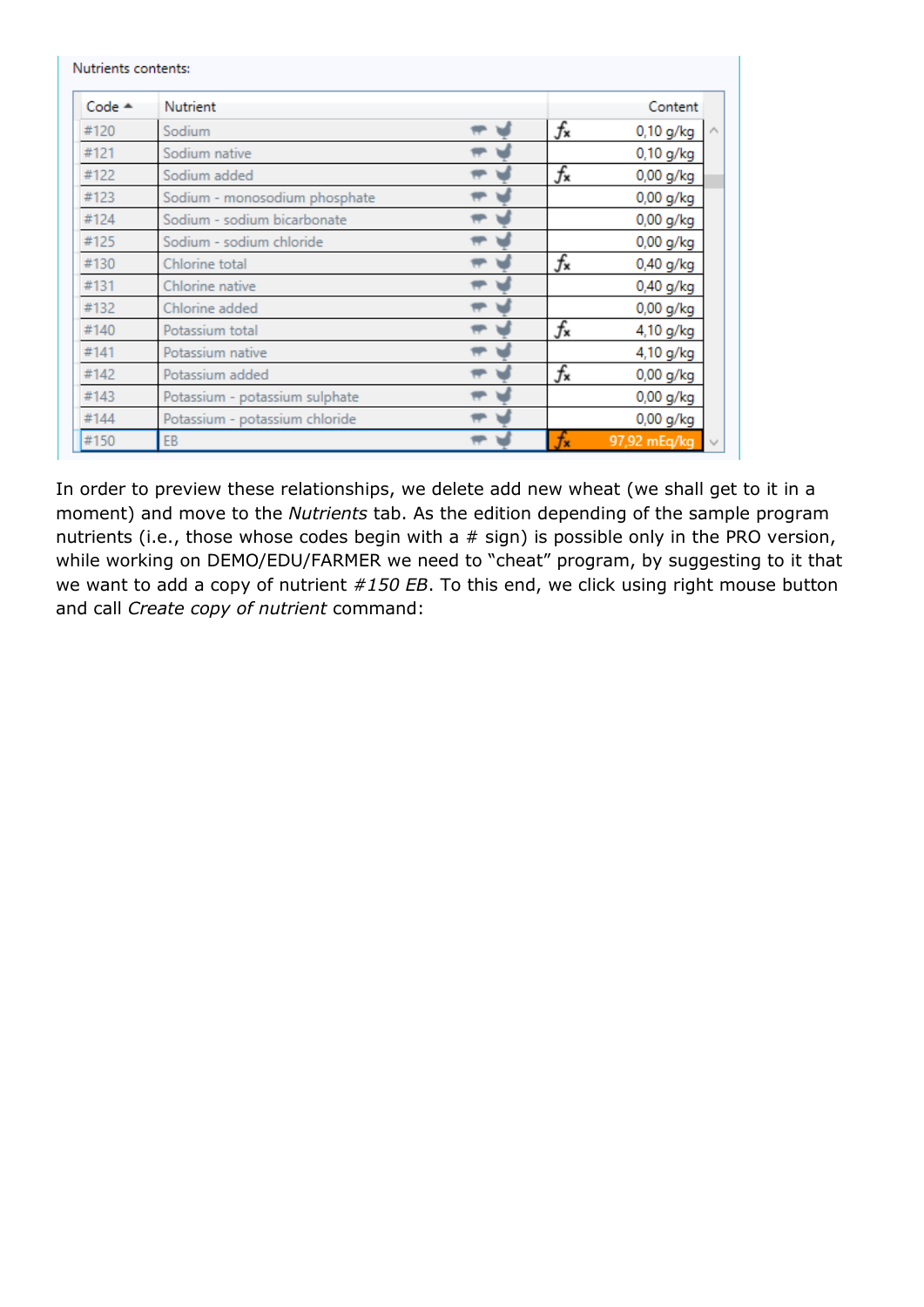| OptiFeed PRO                                                                                                                                                                                                                                                                                                                                                                                                                                                                                                                                                                                                                                                                                                                                                                                                             |                   |                                                                 |            |                                                                                                                                                                                                                                                |
|--------------------------------------------------------------------------------------------------------------------------------------------------------------------------------------------------------------------------------------------------------------------------------------------------------------------------------------------------------------------------------------------------------------------------------------------------------------------------------------------------------------------------------------------------------------------------------------------------------------------------------------------------------------------------------------------------------------------------------------------------------------------------------------------------------------------------|-------------------|-----------------------------------------------------------------|------------|------------------------------------------------------------------------------------------------------------------------------------------------------------------------------------------------------------------------------------------------|
| EDIT VIEW<br><b>HELP</b><br><b>FILE</b>                                                                                                                                                                                                                                                                                                                                                                                                                                                                                                                                                                                                                                                                                                                                                                                  |                   |                                                                 |            |                                                                                                                                                                                                                                                |
| ⊧ Þ<br>Optimize<br><b>Print</b>                                                                                                                                                                                                                                                                                                                                                                                                                                                                                                                                                                                                                                                                                                                                                                                          |                   |                                                                 |            |                                                                                                                                                                                                                                                |
| <b>Nutrients</b><br>Recipes   Ingredients                                                                                                                                                                                                                                                                                                                                                                                                                                                                                                                                                                                                                                                                                                                                                                                |                   |                                                                 |            |                                                                                                                                                                                                                                                |
| і+−∥ ∂∣¼ <sub>*</sub> ⇒                                                                                                                                                                                                                                                                                                                                                                                                                                                                                                                                                                                                                                                                                                                                                                                                  |                   |                                                                 |            |                                                                                                                                                                                                                                                |
| ▷ Composition<br><b>Energy Poultry</b><br><b>Energy Swine</b><br><b>Energy Fur</b><br>▲ Macro minerals<br>[#100] Calcium total<br>[#101] Calcium native<br>[#102] Calcium mineral<br>[#103] Calcium added<br>[#110] Phosphorus total<br>[#112] Phosphorus av. Poultry<br>[#114] Phosphorus dig. Swine<br>[#115] Phosphorus native<br>[#116] Phosphorus added<br>[#120] Sodium<br>[#121] Sodium native<br>[#122] Sodium added<br>[#123] Sodium - monosodium phosphate<br>[#124] Sodium - sodium bicarbonate<br>[#125] Sodium - sodium chloride<br>[#130] Chlorine total<br>[#131] Chlorine native<br>[#132] Chlorine added<br>[#140] Potassium total<br>[#141] Potassium native<br>[#142] Potassium added<br>[#143] Potassium - potassium sulphate<br>[#144] Potassium - potassium chloride<br>$[#150]$ EB<br>Amino acids | ÷                 | Create new nutrient                                             | <b>SP-</b> | [g/kg]<br>[g/kg]<br>[g/kg]<br>[g/kg]<br>[g/kg]<br>[g/kg]<br>[g/kg]<br>[g/kg]<br>[g/kg]<br>[g/kg]<br>[g/kg]<br>[g/kg]<br>[g/kg]<br>[g/kg]<br>[g/kg]<br>[g/kg]<br>[g/kg]<br>[g/kg]<br>[g/kg]<br>[g/kg]<br>[g/kg]<br>[g/kg]<br>[g/kg]<br>[mEq/kg] |
| <b>Digestible amino acids Poultry</b><br><b>Digestible amino acids Swine</b>                                                                                                                                                                                                                                                                                                                                                                                                                                                                                                                                                                                                                                                                                                                                             | $\equiv$          | Delete nutrient                                                 |            |                                                                                                                                                                                                                                                |
| $\triangleright$ Vitamins                                                                                                                                                                                                                                                                                                                                                                                                                                                                                                                                                                                                                                                                                                                                                                                                | Ï                 | <b>Edit nutrient</b>                                            |            |                                                                                                                                                                                                                                                |
| $\triangleright$ Micro minerals                                                                                                                                                                                                                                                                                                                                                                                                                                                                                                                                                                                                                                                                                                                                                                                          | ó                 | Create copy of nutrient                                         |            |                                                                                                                                                                                                                                                |
| <b>Fatty acids</b><br>$\triangleright$ Enzymes                                                                                                                                                                                                                                                                                                                                                                                                                                                                                                                                                                                                                                                                                                                                                                           | ⋫                 | Add new nutrients ratio to active recipe                        |            |                                                                                                                                                                                                                                                |
| ▷ Colorants                                                                                                                                                                                                                                                                                                                                                                                                                                                                                                                                                                                                                                                                                                                                                                                                              | $\Rightarrow$ $x$ | Insert nutrient into current ratio numerator of active recipe   |            |                                                                                                                                                                                                                                                |
| ▷ Coccidiostats                                                                                                                                                                                                                                                                                                                                                                                                                                                                                                                                                                                                                                                                                                                                                                                                          |                   |                                                                 |            |                                                                                                                                                                                                                                                |
| $\triangleright$ Feed additives                                                                                                                                                                                                                                                                                                                                                                                                                                                                                                                                                                                                                                                                                                                                                                                          | ⇒,                | Insert nutrient into current ratio denominator of active recipe |            |                                                                                                                                                                                                                                                |
| ▷ Coefficients/factors                                                                                                                                                                                                                                                                                                                                                                                                                                                                                                                                                                                                                                                                                                                                                                                                   | ➡                 | Add nutrient to active recipe                                   |            |                                                                                                                                                                                                                                                |

In response, *OptiFeed* opens a window where you can preview the pattern on the balance. It has the following form:

#150 EB =

434,740000 \* [#120] Sodium / 10,000000 + 255,740000 \* [#140] Potassium total / 10,000000 - 282,060000 \* [#130] Chlorine total / 10,000000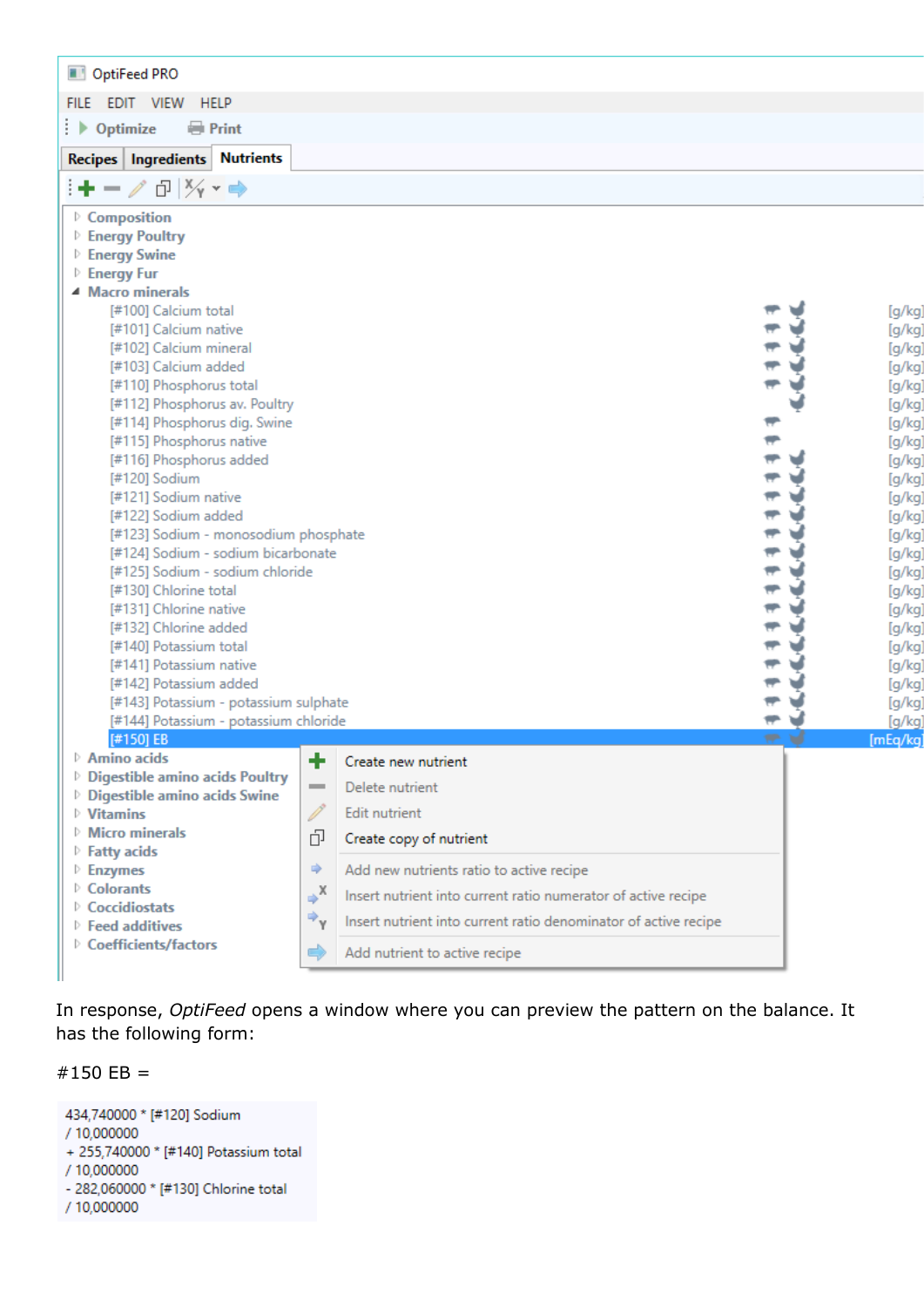Repeating this process for the nutrients: *#120 Sodium*, *#140 Potassium total, and #130 Chlorine total* it turns out that they too are calculated from the simple dependence of the form:

 $#120$  Sodium =

[#121] Sodium native + [#122] Sodium added

 $#140$  Potassium total  $=$ 

[#141] Potassium native + [#142] Potassium added

## $#130$  Chlorine total =

[#131] Chlorine native + [#132] Chlorine added

(A discerning reader will notice that the nutrients, *#122 Sodium added* as well as *#142 Potassium added* are also calculated from the dependencies, but on the basis of the nutrients available only in the PRO version, therefore, we shall ignore them here).

Upon knowing the form of these dependencies, we repeat the attempt to add a new version of wheat as shown at the beginning of this example. Now, we increase the level of sodium native (#121) from 0.10 to 0.20 g/kg. We notice that, in response, *OptiFeed* automatically calculated the new sodium content  $(#120)$  and EB  $(*150)$ :

| $Code -$ | Nutrient                       |                  | Content                 |
|----------|--------------------------------|------------------|-------------------------|
| #120     | Sodium                         | f×               | 0,20 g/kg               |
| #121     | Sodium native                  |                  | 0,20 g/kg               |
| #122     | Sodium added                   | $f_{\mathbf{x}}$ | 0,00 g/kg               |
| #123     | Sodium - monosodium phosphate  |                  | $0,00$ g/kg             |
| #124     | Sodium - sodium bicarbonate    |                  | $0,00$ g/kg             |
| #125     | Sodium - sodium chloride       |                  | $0,00$ g/kg             |
| #130     | Chlorine total                 | $f_{\mathbf{x}}$ | $0,40$ g/kg             |
| #131     | Chlorine native                |                  | $0,40$ g/kg             |
| #132     | Chlorine added                 |                  | $0,00$ g/kg             |
| #140     | Potassium total                | $f_{\mathbf{x}}$ | 4,10 g/kg               |
| #141     | Potassium native               |                  | 4,10 g/kg               |
| #142     | Potassium added                | f×               | $0,00$ g/kg             |
| #143     | Potassium - potassium sulphate |                  | $0,00$ g/kg             |
| #144     | Potassium - potassium chloride |                  | $0,00$ g/kg             |
| #150     | EB                             |                  | 102,27 mEg/kg<br>$\sim$ |

Let's focus for a moment on the *Content* column. There is no symbol in many lines, for example for sodium added #122. As might easily be guessed these are ingredients for which no dependencies have been defined (or for which dependencies have defined, but are off – more on this at the of this article).

What to do in a situation where we do not want the program to calculate nutrient content of the dependency? We simply enter it. Let us do so for sodium (#120)- we enter "0.30":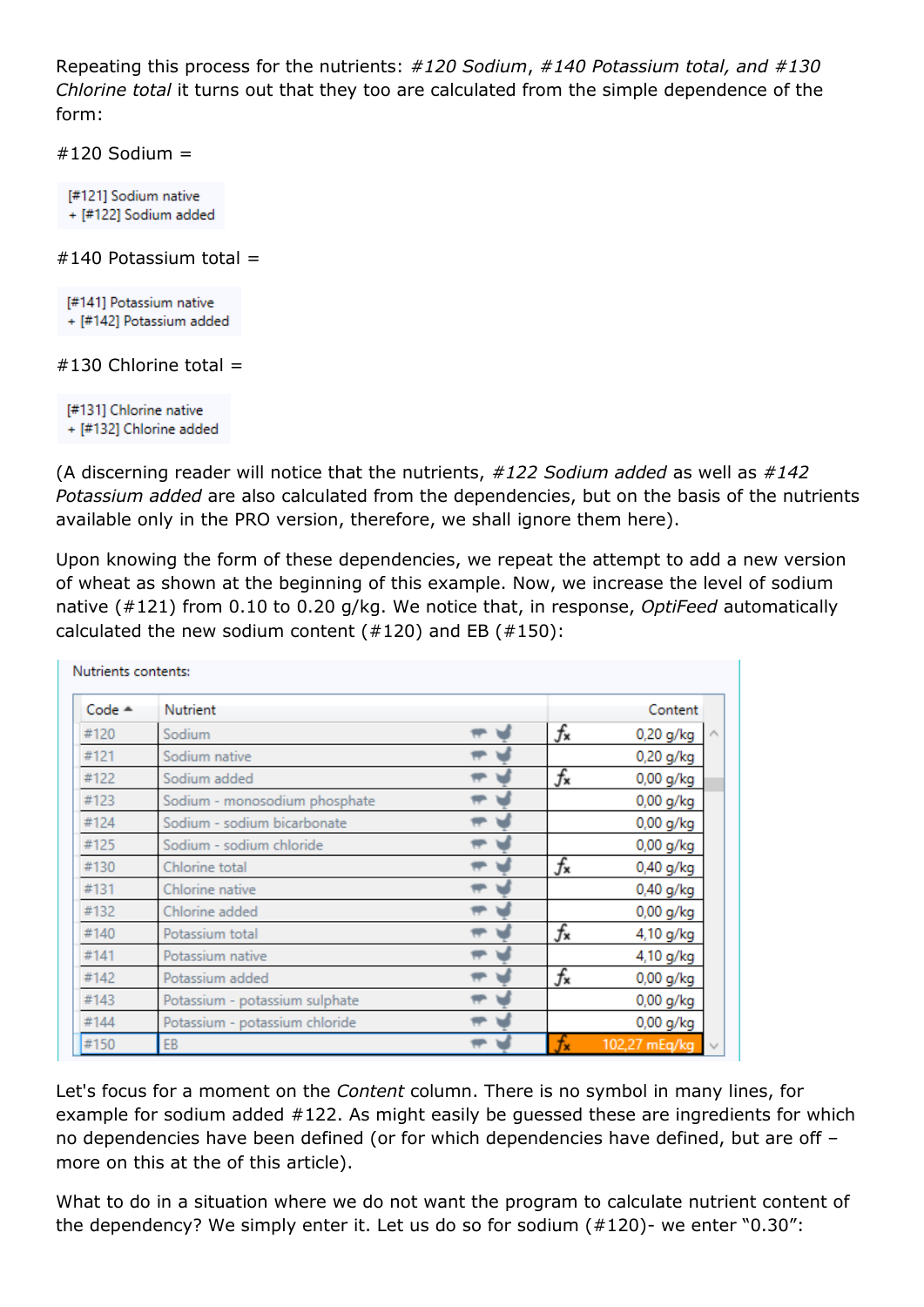| Nutrients contents: |                                |                  |               |
|---------------------|--------------------------------|------------------|---------------|
| $Code =$            | Nutrient                       |                  | Content       |
| #120                | Sodium                         | Ťx               | $0,30$ g/kg   |
| #121                | Sodium native                  |                  | 0,20 g/kg     |
| #122                | Sodium added                   | $f_{\mathbf{x}}$ | $0,00$ g/kg   |
| #123                | Sodium - monosodium phosphate  |                  | $0,00$ g/kg   |
| #124                | Sodium - sodium bicarbonate    |                  | $0,00$ g/kg   |
| #125                | Sodium - sodium chloride       |                  | $0,00$ g/kg   |
| #130                | Chlorine total                 | $f_{\mathbf{x}}$ | $0,40$ g/kg   |
| #131                | Chlorine native                |                  | $0,40$ g/kg   |
| #132                | Chlorine added                 |                  | $0,00$ g/kg   |
| #140                | Potassium total                | $f_{\mathbf{x}}$ | 4,10 g/kg     |
| #141                | Potassium native               |                  | 4,10 g/kg     |
| #142                | Potassium added                | $f_{\mathbf{x}}$ | 0,00 g/kg     |
| #143                | Potassium - potassium sulphate |                  | 0,00 g/kg     |
| #144                | Potassium - potassium chloride |                  | $0,00$ g/kg   |
| #150                | EB                             | f×               | 106,61 mEq/kg |

It is worth noticing that the symbol has changed its color to gray. This means that for a given nutrient, its dependency was defined, we we don't want to use them in a given ingredient – we prefer own value.

How do we return to the values calculated from the dependencies? Simply click with the right mouse button on empty field in a cell and select *Set calculated value* command:

| $Code -$ | Nutrient                       |  |                  |     |               | Content                                |
|----------|--------------------------------|--|------------------|-----|---------------|----------------------------------------|
| #120     | Sodium                         |  |                  |     |               | 0,30 g/kg $\triangle$                  |
| #121     | Sodium native                  |  |                  | Х   | Set own value | $0,20$ g/kg                            |
| #122     | Sodium added                   |  | $f_{\mathbf{x}}$ | fx. |               | Set calculated value <sup>0</sup> g/kg |
| #123     | Sodium - monosodium phosphate  |  |                  |     |               | 0,00 g/kg                              |
| #124     | Sodium - sodium bicarbonate    |  |                  |     |               | 0,00 g/kg                              |
| #125     | Sodium - sodium chloride       |  |                  |     |               | $0,00$ g/kg                            |
| #130     | Chlorine total                 |  | $f_{\mathbf{x}}$ |     |               | $0,40$ g/kg                            |
| #131     | Chlorine native                |  |                  |     |               | 0,40 g/kg                              |
| #132     | Chlorine added                 |  |                  |     |               | $0,00$ g/kg                            |
| #140     | Potassium total                |  | $f_{\mathbf{x}}$ |     |               | 4,10 g/kg                              |
| #141     | Potassium native               |  |                  |     |               | 4,10 g/kg                              |
| #142     | Potassium added                |  | $f_{\mathbf{x}}$ |     |               | $0,00$ g/kg                            |
| #143     | Potassium - potassium sulphate |  |                  |     |               | $0,00$ g/kg                            |
| #144     | Potassium - potassium chloride |  |                  |     |               | $0,00$ g/kg                            |
| #150     | EB                             |  | f×               |     |               | 106,61 mEq/kg                          |

 $\mathbf{r}$  and  $\mathbf{r}$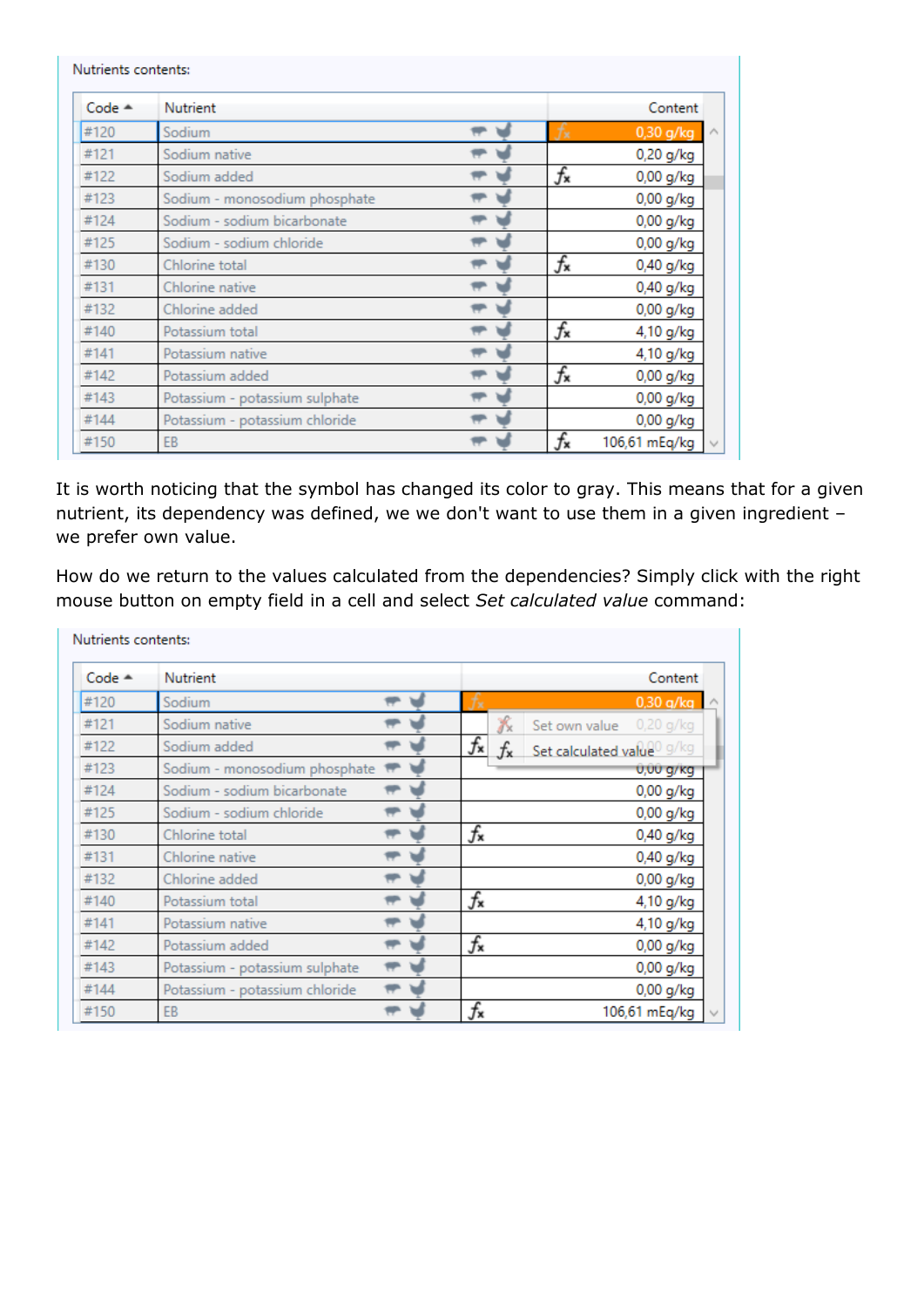| $Code -$ | Nutrient                       |                  | Content       |
|----------|--------------------------------|------------------|---------------|
| #120     | Sodium                         | $f_{\mathbf{x}}$ | $0,20$ g/kg   |
| #121     | Sodium native                  |                  | 0,20 g/kg     |
| #122     | Sodium added                   | $f_{\mathbf{x}}$ | 0,00 g/kg     |
| #123     | Sodium - monosodium phosphate  |                  | 0,00 g/kg     |
| #124     | Sodium - sodium bicarbonate    |                  | $0,00$ g/kg   |
| #125     | Sodium - sodium chloride       |                  | $0,00$ g/kg   |
| #130     | Chlorine total                 | $f_{\mathbf{x}}$ | $0,40$ g/kg   |
| #131     | Chlorine native                |                  | 0,40 g/kg     |
| #132     | Chlorine added                 |                  | $0,00$ g/kg   |
| #140     | Potassium total                | $f_{\mathbf{x}}$ | 4,10 g/kg     |
| #141     | Potassium native               |                  | 4,10 g/kg     |
| #142     | Potassium added                | $f_{\mathbf{x}}$ | 0,00 g/kg     |
| #143     | Potassium - potassium sulphate |                  | 0,00 g/kg     |
| #144     | Potassium - potassium chloride |                  | 0,00 g/kg     |
| #150     | EB                             | $f_{\mathbf{x}}$ | 102,27 mEq/kg |

## In a similar way, we can return to own values:

Nutrients contents:

| $Code -$ | <b>Nutrient</b>                |                  |             |                            | Content                 |  |
|----------|--------------------------------|------------------|-------------|----------------------------|-------------------------|--|
| #120     | Sodium                         | fx               |             |                            | $0.20$ a/ka $\triangle$ |  |
| #121     | Sodium native                  |                  | Х           | Set own value              | $0,20$ g/kg             |  |
| #122     | Sodium added                   | $f_{\mathbf{x}}$ | $f_{\rm x}$ | Set calculated value0 g/kg |                         |  |
| #123     | Sodium - monosodium phosphate  |                  |             |                            | $0,00$ g/kg             |  |
| #124     | Sodium - sodium bicarbonate    |                  |             |                            | $0,00$ g/kg             |  |
| #125     | Sodium - sodium chloride       |                  |             |                            | $0,00$ g/kg             |  |
| #130     | Chlorine total                 | $f_{\mathbf{x}}$ |             |                            | 0,40 g/kg               |  |
| #131     | Chlorine native                |                  |             |                            | $0,40$ g/kg             |  |
| #132     | Chlorine added                 |                  |             |                            | 0,00 g/kg               |  |
| #140     | Potassium total                | $f_{\mathbf{x}}$ |             |                            | 4,10 g/kg               |  |
| #141     | Potassium native               |                  |             |                            | 4,10 g/kg               |  |
| #142     | Potassium added                | $f_{\mathbf{x}}$ |             |                            | $0,00$ g/kg             |  |
| #143     | Potassium - potassium sulphate |                  |             |                            | $0,00$ g/kg             |  |
| #144     | Potassium - potassium chloride |                  |             |                            | 0,00 g/kg               |  |
| #150     | EB                             | $f_{\mathbf{x}}$ |             |                            | 102,27 mEq/kg           |  |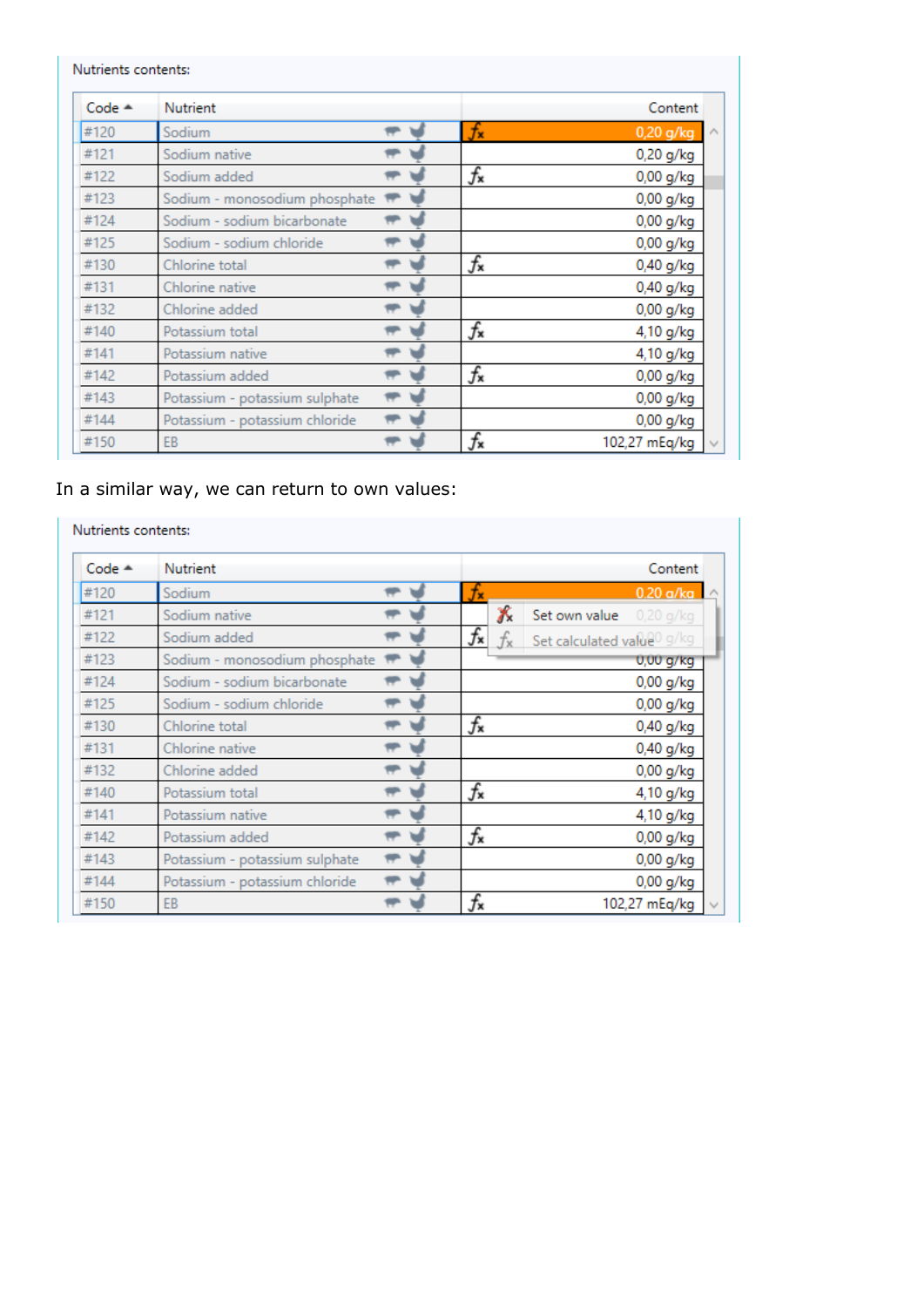| $Code -$ | Nutrient                       |                  | Content           |
|----------|--------------------------------|------------------|-------------------|
| #120     | Sodium                         | fx               | 0,30 g/kg $\land$ |
| #121     | Sodium native                  |                  | 0,20 g/kg         |
| #122     | Sodium added                   | $f_{\mathbf{x}}$ | 0,00 g/kg         |
| #123     | Sodium - monosodium phosphate  |                  | 0,00 g/kg         |
| #124     | Sodium - sodium bicarbonate    |                  | $0,00$ g/kg       |
| #125     | Sodium - sodium chloride       |                  | $0,00$ g/kg       |
| #130     | Chlorine total                 | $f_{\mathbf{x}}$ | $0,40$ g/kg       |
| #131     | Chlorine native                |                  | 0,40 g/kg         |
| #132     | Chlorine added                 |                  | 0,00 g/kg         |
| #140     | Potassium total                | $f_{\mathbf{x}}$ | 4,10 g/kg         |
| #141     | Potassium native               |                  | 4,10 g/kg         |
| #142     | Potassium added                | $f_{\mathbf{x}}$ | 0,00 g/kg         |
| #143     | Potassium - potassium sulphate |                  | $0,00$ g/kg       |
| #144     | Potassium - potassium chloride |                  | $0,00$ g/kg       |
| #150     | EB                             | f×               | 106,61 mEq/kg     |

What happens if we apply *Set calculated value* command to a nutrient for which no dependencies have been defined (or have been disabled)? Let's do this for sodium native (#121):

| $Code -$ | Nutrient                       |  |                  |    | Content                      |  |
|----------|--------------------------------|--|------------------|----|------------------------------|--|
| #120     | Sodium                         |  | fx               |    | 0,30 g/kg                    |  |
| #121     | Sodium native                  |  |                  |    | $0,20$ g/kg                  |  |
| #122     | Sodium added                   |  | $f_{\mathbf{x}}$ |    | $0,00$ g/kg<br>Set own value |  |
| #123     | Sodium - monosodium phosphate  |  |                  | fx | Set calculated value g/kg    |  |
| #124     | Sodium - sodium bicarbonate    |  |                  |    | 0,00 g/kg                    |  |
| #125     | Sodium - sodium chloride       |  |                  |    | $0,00$ g/kg                  |  |
| #130     | Chlorine total                 |  | $f_{\mathbf{x}}$ |    | $0,40$ g/kg                  |  |
| #131     | Chlorine native                |  |                  |    | $0,40$ g/kg                  |  |
| #132     | Chlorine added                 |  |                  |    | $0,00$ g/kg                  |  |
| #140     | Potassium total                |  | $f_{\mathbf{x}}$ |    | 4,10 g/kg                    |  |
| #141     | Potassium native               |  |                  |    | 4,10 g/kg                    |  |
| #142     | Potassium added                |  | $f_{\mathbf{x}}$ |    | 0,00 g/kg                    |  |
| #143     | Potassium - potassium sulphate |  |                  |    | $0,00$ g/kg                  |  |
| #144     | Potassium - potassium chloride |  |                  |    | $0,00$ g/kg                  |  |
| #150     | EB                             |  | f×               |    | 106,61 mEq/kg                |  |

As we can see that symbol once again changes its color, this time to red, which signalizes an erroneous situation: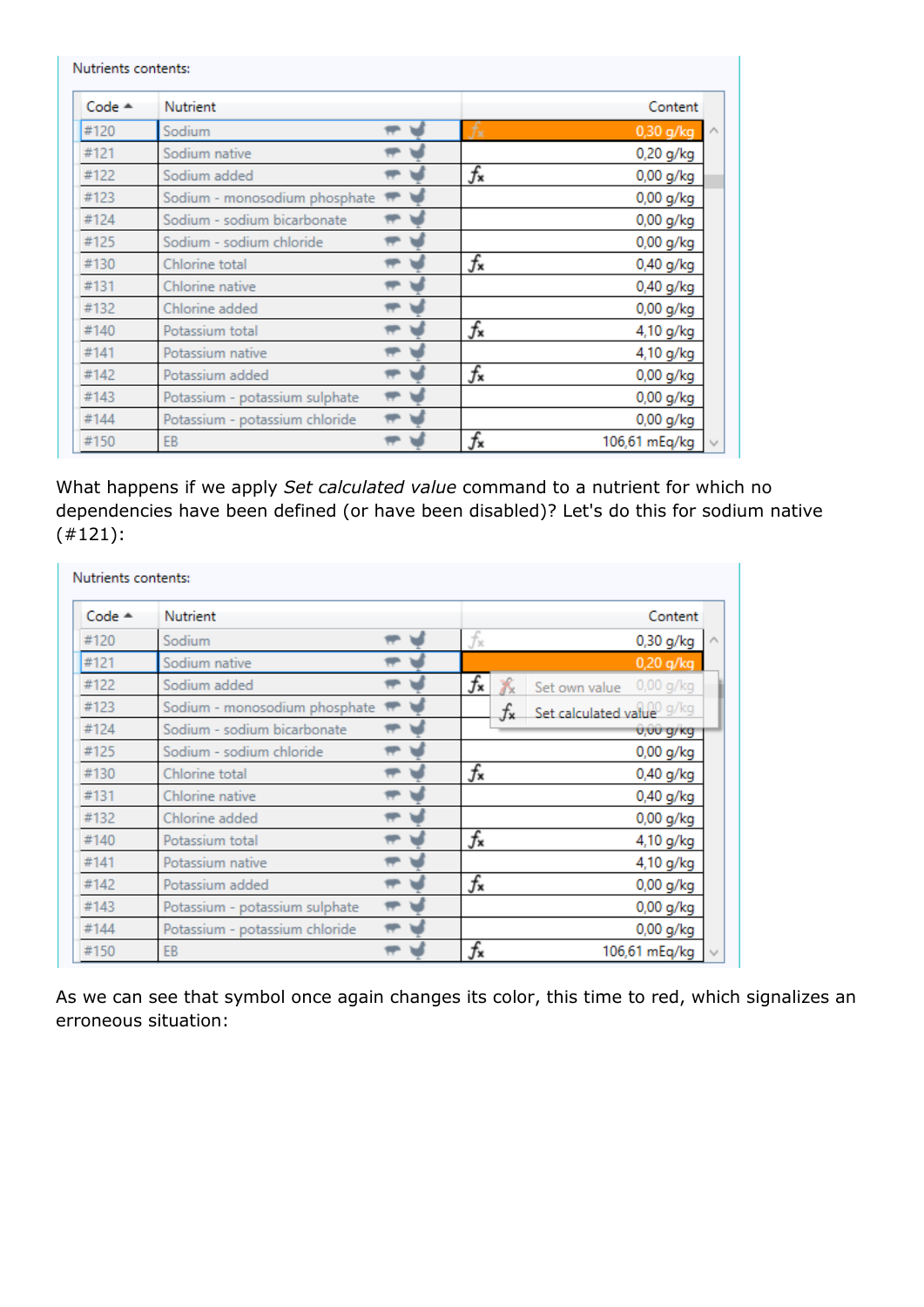| $Code -$ | Nutrient                       |                  | Content       |
|----------|--------------------------------|------------------|---------------|
|          |                                |                  |               |
| #120     | Sodium                         | fx               | 0,30 g/kg     |
| #121     | Sodium native                  |                  | $0,20$ g/kg   |
| #122     | Sodium added                   | $f_{\mathbf{x}}$ | $0,00$ g/kg   |
| #123     | Sodium - monosodium phosphate  |                  | $0,00$ g/kg   |
| #124     | Sodium - sodium bicarbonate    |                  | $0,00$ g/kg   |
| #125     | Sodium - sodium chloride       |                  | $0,00$ g/kg   |
| #130     | Chlorine total                 | $f_{\mathbf{x}}$ | $0,40$ g/kg   |
| #131     | Chlorine native                |                  | $0,40$ g/kg   |
| #132     | Chlorine added                 |                  | 0,00 g/kg     |
| #140     | Potassium total                | $f_{\mathbf{x}}$ | 4,10 g/kg     |
| #141     | Potassium native               |                  | 4,10 g/kg     |
| #142     | Potassium added                | $f_{\mathbf{x}}$ | $0,00$ g/kg   |
| #143     | Potassium - potassium sulphate |                  | $0,00$ g/kg   |
| #144     | Potassium - potassium chloride |                  | 0,00 g/kg     |
| #150     | EB                             | f×               | 106,61 mEg/kg |

However, the program is able to independently extricate itself out of this situation, using its own recorded value for further calculations - in this case 0.20 g/kg.

We now fill out the missing data at the top of *Ingredient* window, i.e. the base ingredient, code and, name, for example as follows: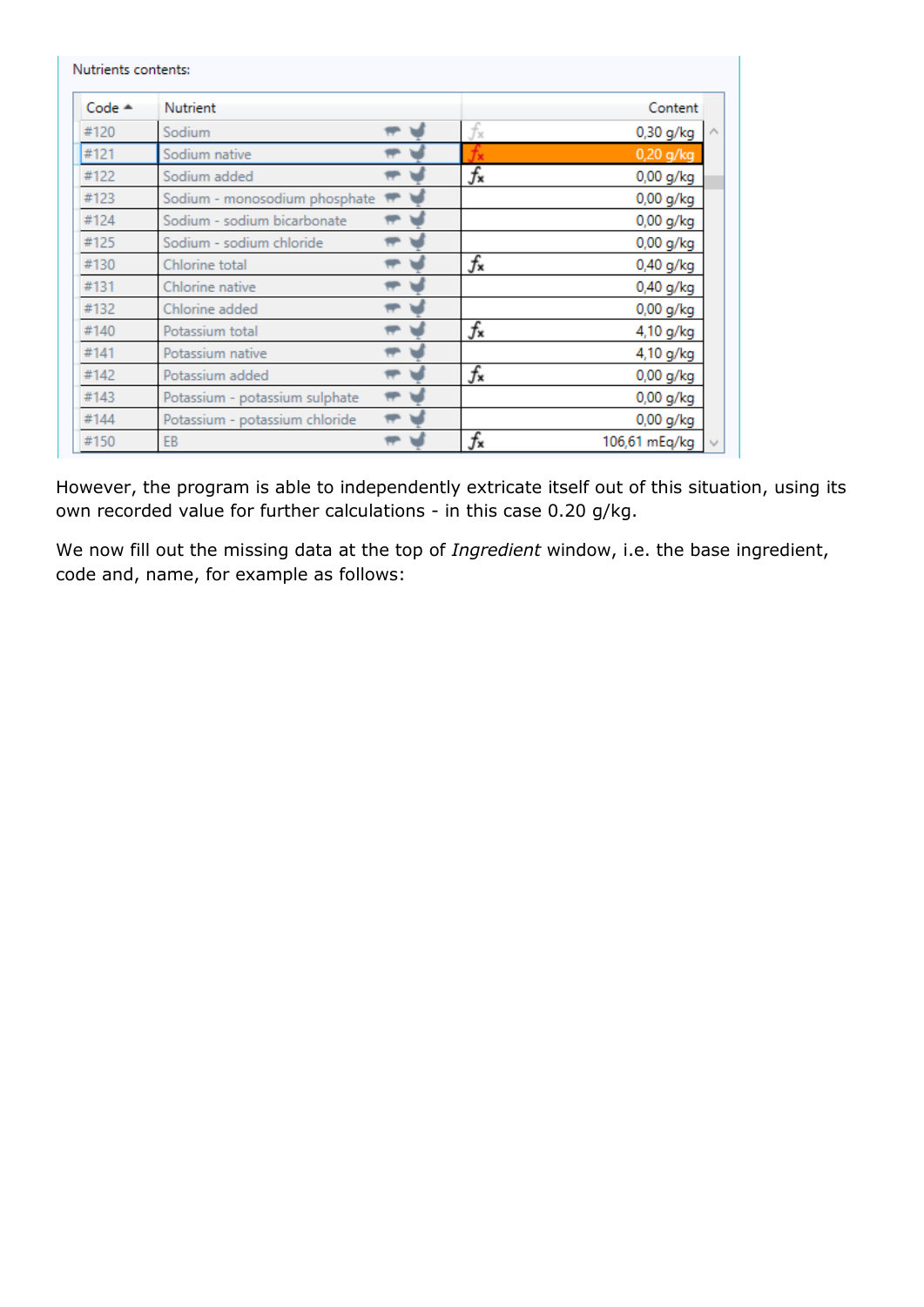| III Ingredient      |                                      |                            |                  |                 | п             | ×              |
|---------------------|--------------------------------------|----------------------------|------------------|-----------------|---------------|----------------|
| Group:              | <b>Cereal - grains and middlings</b> |                            |                  |                 |               |                |
|                     |                                      |                            |                  |                 |               |                |
| Base ingredient:    | Wheat<br>ν                           |                            |                  |                 |               |                |
| Code:               | 3                                    |                            |                  |                 |               | $\mathbf{f}^*$ |
| Name:               | <b>Wheat 2016</b>                    |                            |                  |                 |               |                |
|                     |                                      |                            |                  |                 |               |                |
| Price [€/t]:        | 580,00                               |                            |                  |                 |               |                |
| Nutrients contents: |                                      |                            |                  |                 |               |                |
| $Code -$            | Nutrient                             |                            |                  |                 | Content       |                |
| #120                | Sodium                               | ┯                          | fx               |                 | $0,30$ g/kg   |                |
| #121                | Sodium native                        | ₩                          | $f_{\mathbf{x}}$ |                 | 0,20 g/kg     |                |
| #122                | Sodium added                         | ⇔                          | $f_{\mathbf{x}}$ |                 | $0,00$ g/kg   |                |
| #123                | Sodium - monosodium phosphate        | v                          |                  |                 | $0,00$ g/kg   |                |
| #124                | Sodium - sodium bicarbonate          | ┯                          |                  |                 | $0,00$ g/kg   |                |
| #125                | Sodium - sodium chloride             | ┯<br>V                     |                  |                 | $0,00$ g/kg   |                |
| #130                | Chlorine total                       | <sub>₩</sub>               | $f_{\mathbf{x}}$ |                 | 0,40 g/kg     |                |
| #131                | Chlorine native                      | ₩                          |                  |                 | 0,40 g/kg     |                |
| #132                | Chlorine added                       | ┯                          |                  |                 | 0,00 g/kg     |                |
| #140                | Potassium total                      | ₩                          | $f_{\mathbf{x}}$ |                 | 4,10 g/kg     |                |
| #141                | Potassium native                     | ⊌<br>₩                     |                  |                 | 4,10 g/kg     |                |
| #142                | Potassium added                      | $\blacktriangleright$<br>₩ | $f_{\mathbf{x}}$ |                 | 0,00 g/kg     |                |
| #143                | Potassium - potassium sulphate       | ᆔ                          |                  |                 | 0,00 g/kg     |                |
| #144                | Potassium - potassium chloride       | $\overline{\phantom{a}}$   |                  |                 | $0,00$ g/kg   |                |
| #150                | EB                                   | ₩                          | $f_{\mathbf{x}}$ |                 | 106,61 mEq/kg |                |
|                     | $\bullet$ ok                         |                            |                  | $\times$ Cancel |               |                |

and we confirm adding of a new version of wheat by pressing << OK >> button.

We notice that the same symbols as in *Ingredient* window appear on *Ingredients* tab of the main program window: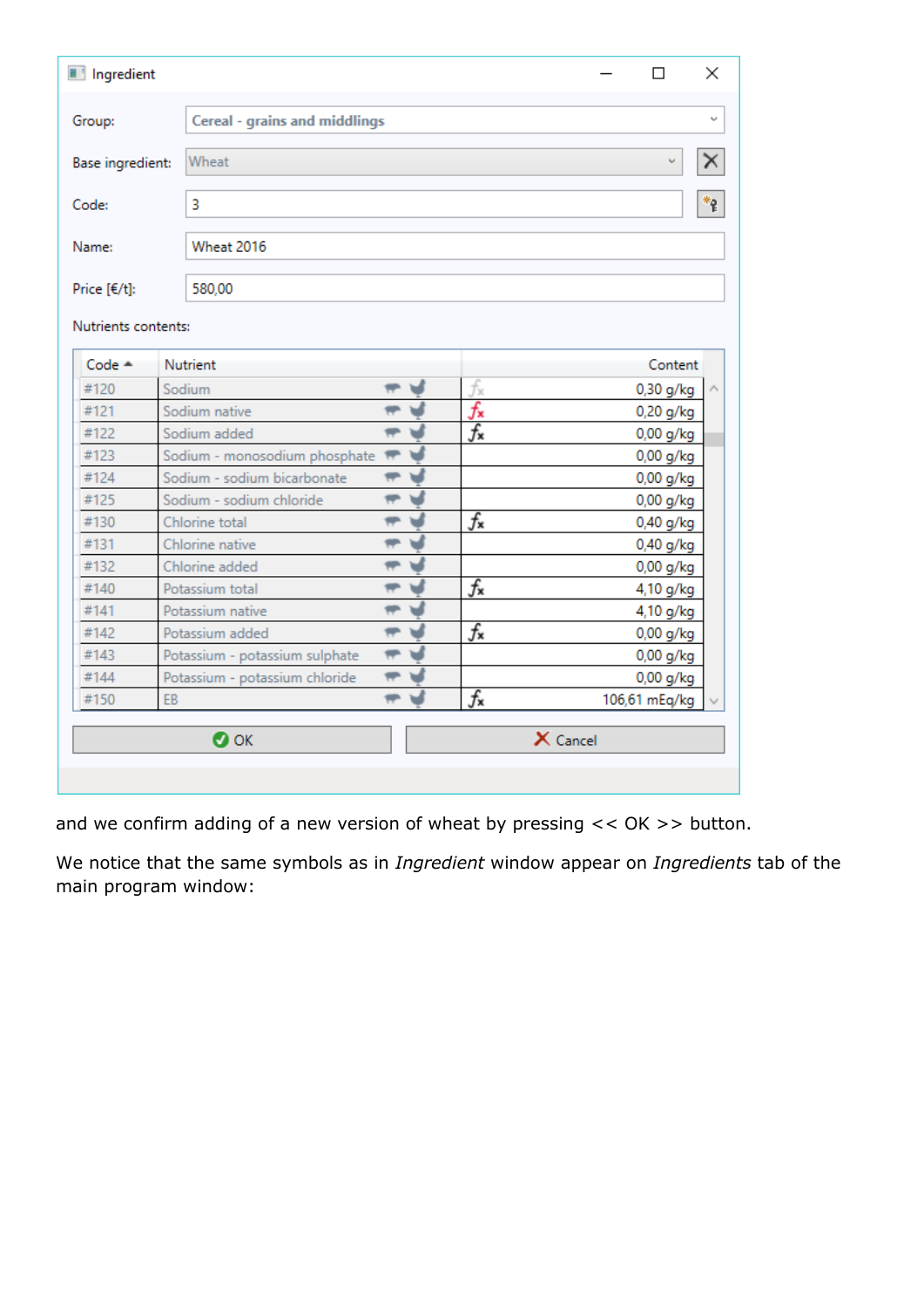| OptiFeed PRO                                       |                                |                                |                  |           |                          |
|----------------------------------------------------|--------------------------------|--------------------------------|------------------|-----------|--------------------------|
|                                                    |                                |                                |                  |           |                          |
| FILE EDIT VIEW HELP                                |                                |                                |                  |           |                          |
| $\rightarrow$ Optimize                             | Print                          |                                |                  |           |                          |
| <b>Recipes Ingredients Nutrients</b>               |                                |                                |                  |           |                          |
| ∔−∕ ∂∣⊙ ⊙∣⇒                                        |                                |                                |                  |           |                          |
| ▲ Cereal - grains and middlings                    |                                |                                |                  |           |                          |
| ▲ [#310] Wheat                                     |                                |                                |                  | ਜਾਂ ਦੀ ਘੱ | 580,00 €/t               |
|                                                    | [3] Wheat 2016                 |                                |                  |           | 580,00 €/t               |
|                                                    | [#320] Wheat (ENZ)             |                                |                  |           | 580,00 €/t               |
|                                                    | [#315] Wheat extruded          |                                |                  |           | 800,00 €/t               |
| [#317] Cooked wheat                                |                                |                                |                  |           | 700,00 €/t               |
| [#330] Maize 8%                                    | [#319] Wheat, cooked middlings |                                |                  |           | 600,00 €/t<br>600,00 €/t |
| [#340] Maize 9%                                    |                                |                                |                  |           | 600,00 €/t               |
| [#345] Corn cooked                                 |                                |                                |                  | υł        | 600,00 €/t               |
|                                                    |                                |                                |                  |           |                          |
| $\mathbb{Z} \mathbb{Z}$ $\mathbb{Z}$ $\rightarrow$ |                                |                                |                  |           |                          |
| Code $\triangle$                                   | <b>Nutrient</b>                |                                |                  |           | Content                  |
| #120                                               | Sodium                         | ₩                              | fx               |           | $0,30$ g/kg              |
| #121                                               | Sodium native                  | ᆔ                              | $f_{\mathbf{x}}$ |           | $0,20$ g/kg              |
| #122                                               | Sodium added                   | ᆔᆑ                             | $f_{\mathbf{x}}$ |           | $0,00$ g/kg              |
| #123                                               | Sodium - monosodium phosphate  | ᆔᆑ                             |                  |           | $0,00$ g/kg              |
| #124                                               | Sodium - sodium bicarbonate    | ᆔ                              |                  |           | $0,00$ g/kg              |
| #125                                               | Sodium - sodium chloride       | <u>ਜਾ ਚੰ</u>                   |                  |           | $0,00$ g/kg              |
| #130                                               | Chlorine total                 | ᆔᆑ                             | $f_{\mathbf{x}}$ |           | $0,40$ g/kg              |
| #131                                               | Chlorine native                | ᆔᆑ                             |                  |           | $0,40$ g/kg              |
| #132                                               | Chlorine added                 | ᆔ                              |                  |           | 0,00 g/kg                |
| #140                                               | Potassium total                | $\overline{\mathfrak{m}}$<br>w | $f_{\mathbf{x}}$ |           | 4,10 g/kg                |
| #141                                               | Potassium native               | ᆔ                              |                  |           | 4,10 g/kg                |
| #142                                               | Potassium added                | ᆔᆑ                             | $f_{\mathbf{x}}$ |           | 0,00 g/kg                |
| #143                                               | Potassium - potassium sulphate | ㅠ 남                            |                  |           | 0,00 g/kg                |
| #144                                               | Potassium - potassium chloride | ᆔᆑ                             |                  |           | $0,00$ g/kg              |
| #150                                               | EB                             | ਜਾ ਖ                           | $f_{\mathbf{x}}$ |           | 106,61 mEq/kg            |
|                                                    |                                |                                |                  |           |                          |

As we know, we can also edit from the level of table the nutrients contents in the ingredients. However, for this purpose we need to open a separate window, for example by doubleclicking a line using left mouse button. Let's do it for sodium (#120):

| Nutrient content |                                                                                                         |            | × |
|------------------|---------------------------------------------------------------------------------------------------------|------------|---|
| Ingredient:      | [3] Wheat 2016                                                                                          |            |   |
| Nutrient:        | $[#120]$ Sodium $#$                                                                                     |            |   |
|                  | Content source: $\bigcirc$ global dependencies $\circledast$ own value $\circledast$ local dependencies |            |   |
| Content [g/kg]:  | 0,30                                                                                                    |            |   |
|                  | $\boldsymbol{\sigma}$ ok                                                                                | $X$ Cancel |   |
|                  |                                                                                                         |            |   |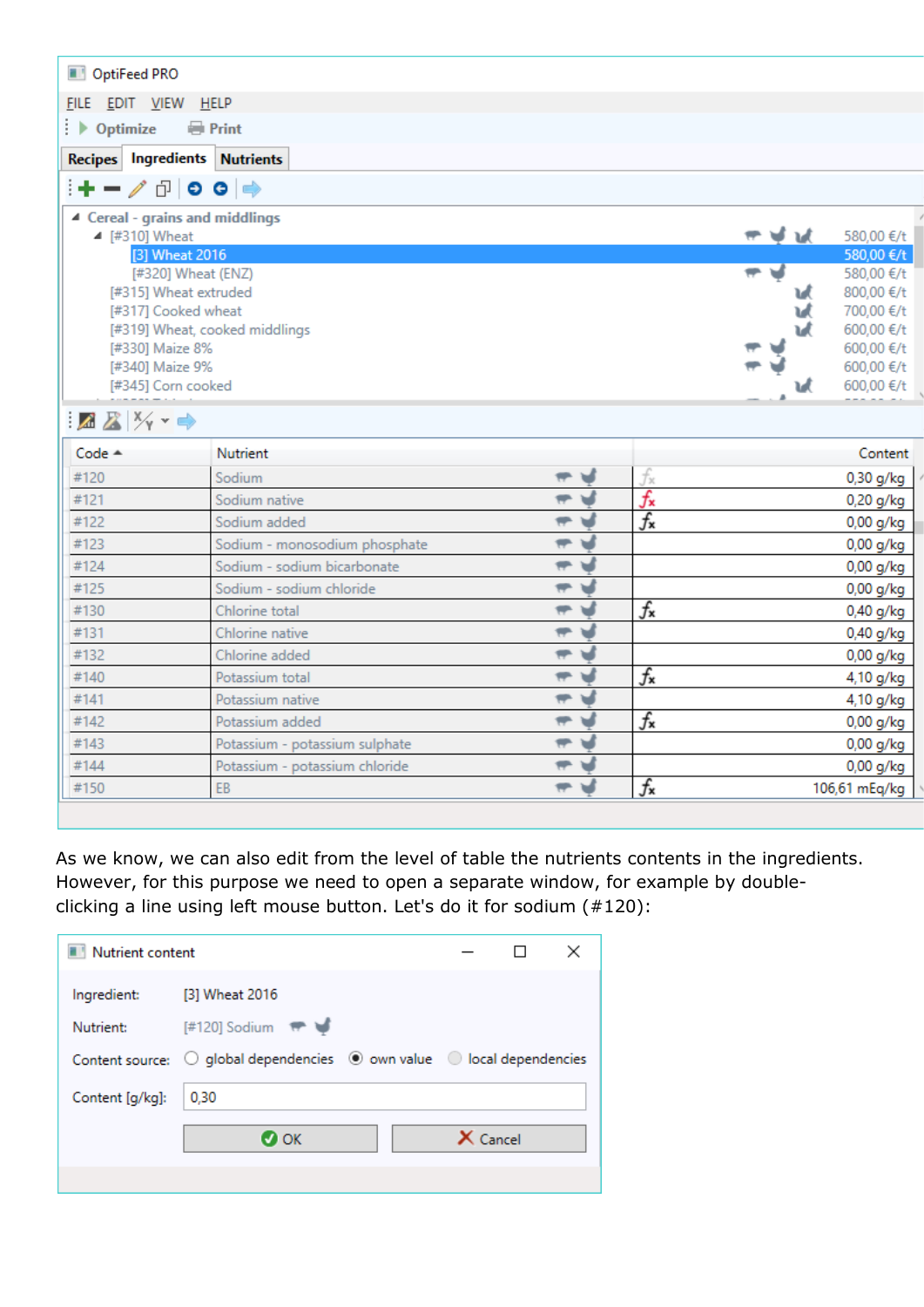Now let us consider the three switches located to the right of the *Content source* tag and switch them from the own values to global dependencies:

| Nutrient content |                     |            |  |
|------------------|---------------------|------------|--|
| Ingredient:      | [3] Wheat 2016      |            |  |
| Nutrient:        | $[#120]$ Sodium $#$ |            |  |
|                  |                     |            |  |
| Content [g/kg]:  | 0,20                |            |  |
|                  | О ОК                | $X$ Cancel |  |
|                  |                     |            |  |

In response, the program moved to sodium content calculated from the dependencies.

(The third switch, i.e. local dependencies, is reserved for the PRO version, where one can define dependencies specific not to the while, but to individual ingredients).

We save the changes by pressing  $<< OK$  >> and - for the sake of order – we fix the source of content for sodium native (#121), by moving the switch from global dependencies (which are not there) to own value:

| Nutrient content |                                                                                                   |            |   | ×        |
|------------------|---------------------------------------------------------------------------------------------------|------------|---|----------|
| Ingredient:      | [3] Wheat 2016                                                                                    |            |   |          |
| Nutrient:        | [#121] Sodium native $\qquad$ ₩                                                                   |            |   |          |
|                  | Content source: $\bigcirc$ global dependencies $\bigcirc$ own value $\bigcirc$ local dependencies |            |   |          |
| Content [g/kg]:  | 0,20                                                                                              |            |   |          |
|                  | $\bullet$ ok                                                                                      | $X$ Cancel |   |          |
|                  |                                                                                                   |            |   |          |
|                  |                                                                                                   |            |   |          |
| Nutrient content |                                                                                                   |            | п | $\times$ |
| Ingredient:      | [3] Wheat 2016                                                                                    |            |   |          |
| Nutrient:        | $[#121]$ Sodium native $\qquad \qquad \blacktriangleright \qquad \blacktriangleright$             |            |   |          |
|                  | Content source: 0 global dependencies 0 own value 0 local dependencies                            |            |   |          |
| Content [g/kg]:  | 0,20                                                                                              |            |   |          |
|                  | $\bullet$ ok                                                                                      | $X$ Cancel |   |          |

After clicking << OK >>, the main program window should be presented as follows: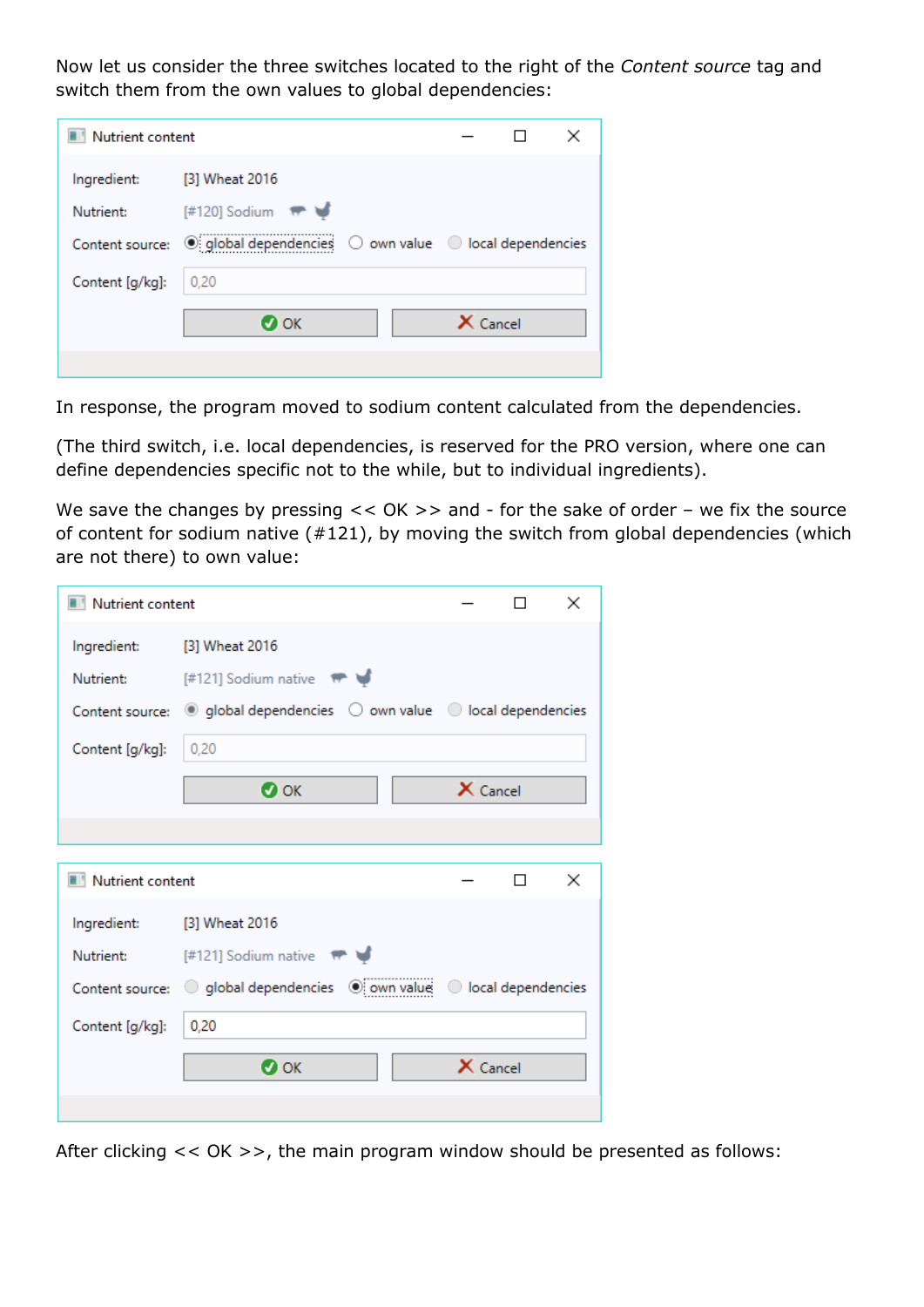| OptiFeed PRO                                       |                                |                              |                  |                  |                          |
|----------------------------------------------------|--------------------------------|------------------------------|------------------|------------------|--------------------------|
|                                                    |                                |                              |                  |                  |                          |
| FILE EDIT VIEW HELP                                |                                |                              |                  |                  |                          |
| $\rightarrow$ Optimize                             | <b>Print</b>                   |                              |                  |                  |                          |
| Recipes Ingredients Nutrients                      |                                |                              |                  |                  |                          |
| ∔−∕∂∣ㅇㅇ│⇒                                          |                                |                              |                  |                  |                          |
| ▲ Cereal - grains and middlings                    |                                |                              |                  |                  |                          |
| ▲ [#310] Wheat                                     |                                |                              |                  | ਜਾਂ <b>ਦੱ</b> ਸ਼ | 580,00 €/t               |
| [3] Wheat 2016                                     |                                |                              |                  |                  | 580,00 €/t               |
|                                                    | [#320] Wheat (ENZ)             |                              |                  |                  | 580,00 €/t               |
| [#315] Wheat extruded                              |                                |                              |                  |                  | 800,00 €/t               |
| [#317] Cooked wheat                                |                                |                              |                  |                  | 700,00 €/t<br>600,00 €/t |
| [#330] Maize 8%                                    | [#319] Wheat, cooked middlings |                              |                  |                  | 600,00 €/t               |
| [#340] Maize 9%                                    |                                |                              |                  |                  | 600,00 €/t               |
| [#345] Corn cooked                                 |                                |                              |                  | ιđ               | 600,00 €/t               |
| $\mathbb{Z} \mathbb{Z}$ $\mathbb{Z}$ $\rightarrow$ |                                |                              |                  |                  |                          |
| Code $\triangle$                                   | <b>Nutrient</b>                |                              |                  |                  | Content                  |
| #120                                               | Sodium                         | ┯                            | $f_{\mathbf{x}}$ |                  | $0,20$ g/kg              |
| #121                                               | Sodium native                  | ᆔ                            |                  |                  | $0,20$ g/kg              |
| #122                                               | Sodium added                   | ᆔ                            | $f_{\mathbf{x}}$ |                  | 0,00 g/kg                |
| #123                                               | Sodium - monosodium phosphate  | ᆔᆑ                           |                  |                  | 0,00 g/kg                |
| #124                                               | Sodium - sodium bicarbonate    | $\overline{\mathbf{r}}$<br>v |                  |                  | $0,00$ g/kg              |
| #125                                               | Sodium - sodium chloride       | ᆔᆑ                           |                  |                  | $0,00$ g/kg              |
| #130                                               | Chlorine total                 | ᆔᆑ                           | $f_{\mathbf{x}}$ |                  | $0,40$ g/kg              |
| #131                                               | Chlorine native                | ᆔᆑ                           |                  |                  | $0,40$ g/kg              |
| #132                                               | Chlorine added                 | ᆔᆑ                           |                  |                  | $0,00$ g/kg              |
| #140                                               | Potassium total                | $\overline{\mathbf{r}}$<br>w | $f_{\mathbf{x}}$ |                  | 4,10 g/kg                |
| #141                                               | Potassium native               | $\overline{\mathbf{r}}$<br>⊌ |                  |                  | 4,10 g/kg                |
| #142                                               | Potassium added                | ᆔᆑ                           | $f_{\mathbf{x}}$ |                  | $0,00$ g/kg              |
| #143                                               | Potassium - potassium sulphate | ㅠ님                           |                  |                  | $0,00$ g/kg              |
| #144                                               | Potassium - potassium chloride | ᆔᆑ                           |                  |                  | $0,00$ g/kg              |
| #150                                               | EB                             | ਜਾ ਖ                         | $f_{\mathbf{x}}$ |                  | 102,27 mEq/kg            |
|                                                    |                                |                              |                  |                  |                          |

Lastly, let us once more return for a moment to the nutrients and their dependencies. To do this end, let's move to *Nutrients* tab and create a copy of nutrient *#150 EB*: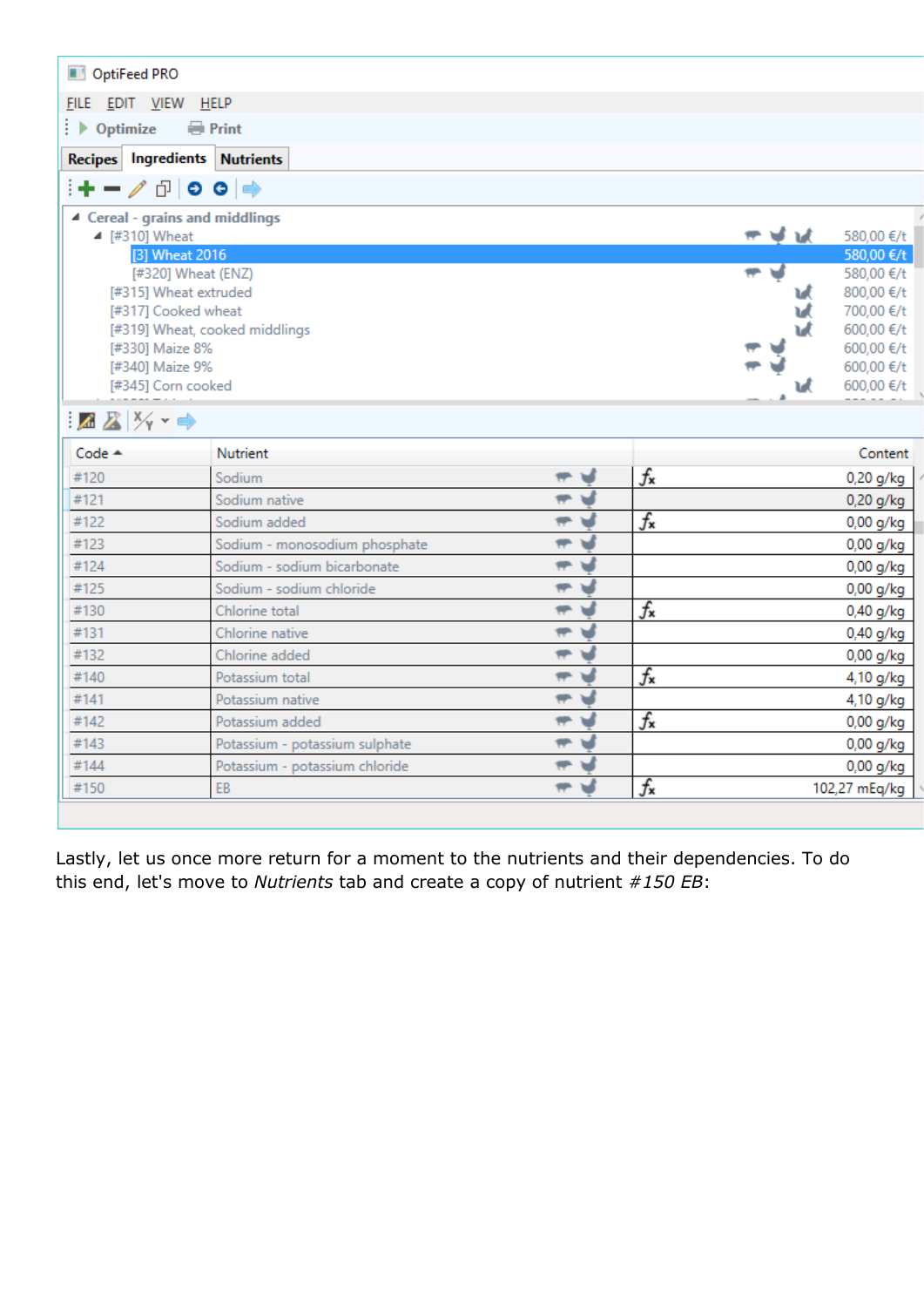| <b>Nutrient</b>                                                                                                                                                          |                       |               | п | $\times$ |
|--------------------------------------------------------------------------------------------------------------------------------------------------------------------------|-----------------------|---------------|---|----------|
| Group:                                                                                                                                                                   | <b>Macro minerals</b> |               |   | $\sim$   |
| Code:                                                                                                                                                                    | 1                     |               |   |          |
| Name:                                                                                                                                                                    | EB                    |               |   |          |
| Unit:                                                                                                                                                                    | mEq/kg                |               |   | v        |
| Dependent on dry matter: $\sqrt{\phantom{a}}$                                                                                                                            |                       |               |   |          |
| Dependencies                                                                                                                                                             |                       |               |   |          |
| $\bigcirc$ off                                                                                                                                                           | program               | $\bullet$ own |   |          |
| 434,740000 * [#120] Sodium<br>/ 10,000000<br>+ 255,740000 * [#140] Potassium total<br>/ 10,000000<br>- 282,060000 * [#130] Chlorine total<br>/ 10,000000<br>$\bullet$ ok |                       | X Cancel      |   |          |

Let's concentrate on the three switches from *Dependencies* frame. At this point the position *own (dependencies)* is on, as own nutrients may have own dependencies alone (or off - first switch). In contrast, program dependencies (second switch) are reserved for program nutrients (i.e. those with codes starting with  $#$  sign), which (only in PRO version) may also have own dependencies (and local, that is, for a single ingredient).

A switch is entitled *Dependent on dry matter* is over the *Dependencies* frame. It is connected with a specific nutrient with a code *#2* and the name *Dry matter*. If as part of editing of an ingredient (in the *Ingredient* or *Nutrient content* window) we change its contents, then the program, upon clicking << OK >> button asks whether to automatically recalculate the own contents of the remaining nutrients dependent on dry matter:

| Dry matter                                                                                                                |         |        |
|---------------------------------------------------------------------------------------------------------------------------|---------|--------|
| Dry matter content has changed. Do you want the program to recalculate own<br>contents of dry matter dependent nutrients? |         |        |
|                                                                                                                           | <br>Nie | Anuluj |

It should be noted that this is about own contents, but not contents calculated from the dependencies, which are converted on an ongoing basis in the *Ingredient* window. Furthermore, if the answer to the raised question is in the affirmative, only the nutrients we had marked in *Nutrient* window as *dependent on dry matter* will be converted: